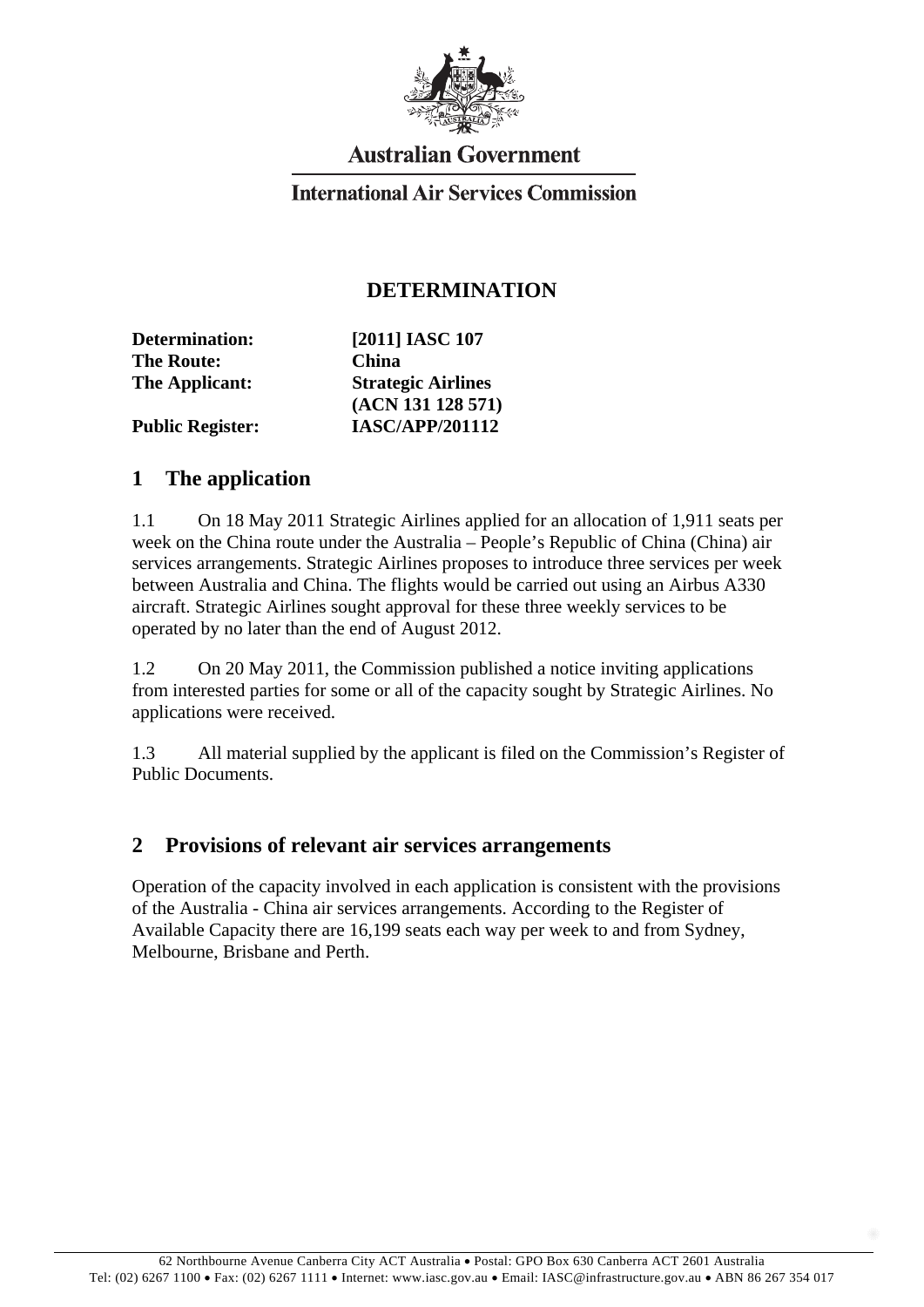## **3 Delegate's consideration**

#### 3.1 In accordance with section 27AB of the

*International Air Services Commission Act 1992* (the Act) and regulation 3A of the *International Air Services Commission Amendment Regulations 2003 (No.1)*, the delegate of the Commission may consider the Strategic Airlines application.

3.2 Under paragraph 6.2 of the Minister's policy statement, the Commission is required only to apply the criteria in paragraph 4 of the policy statement. Under paragraph 4 the use of entitlements by an Australian carrier that is reasonably capable of obtaining the necessary approvals and of implementing its proposals is of benefit to the public. For an established international carrier such as Strategic Airlines, this means that there is public benefit arising from the use of the entitlements.

3.3 The delegate concludes that an allocation to Strategic Airlines of 1,911 seats per week in each direction on the China route would be of benefit to the public.

## **4 Determination allocating capacity on the China route to Strategic Airlines ([2011] IASC 107)**

4.1 The delegate, on behalf of the Commission, makes a determination in favour of Strategic Airlines allocating 1,911 seats of capacity per week in each direction between Australia and China, from the seats of capacity available to be operated by the designated airlines of Australia to and from Sydney, Melbourne, Brisbane and Perth.

- 4.2 The determination is for five years from the date of this determination.
- 4.3 The determination is subject to the following conditions:
	- Strategic Airlines is required to utilise the capacity by no later than 31 August 2012, or from such other date approved by the Commission;
	- only Strategic Airlines is permitted to utilise the capacity;
	- Strategic Airlines is not permitted to utilise the capacity to provide services jointly with another Australian carrier or any other person without the approval of the Commission;
	- changes in relation to the ownership and control of Strategic Airlines are permitted except to the extent that any change:
		- − results in the designation of the airline as an Australian carrier under the Australia - China air services arrangements being withdrawn; or
		- − has the effect that another Australian carrier, or a person (or group of persons) having substantial ownership or effective control of another